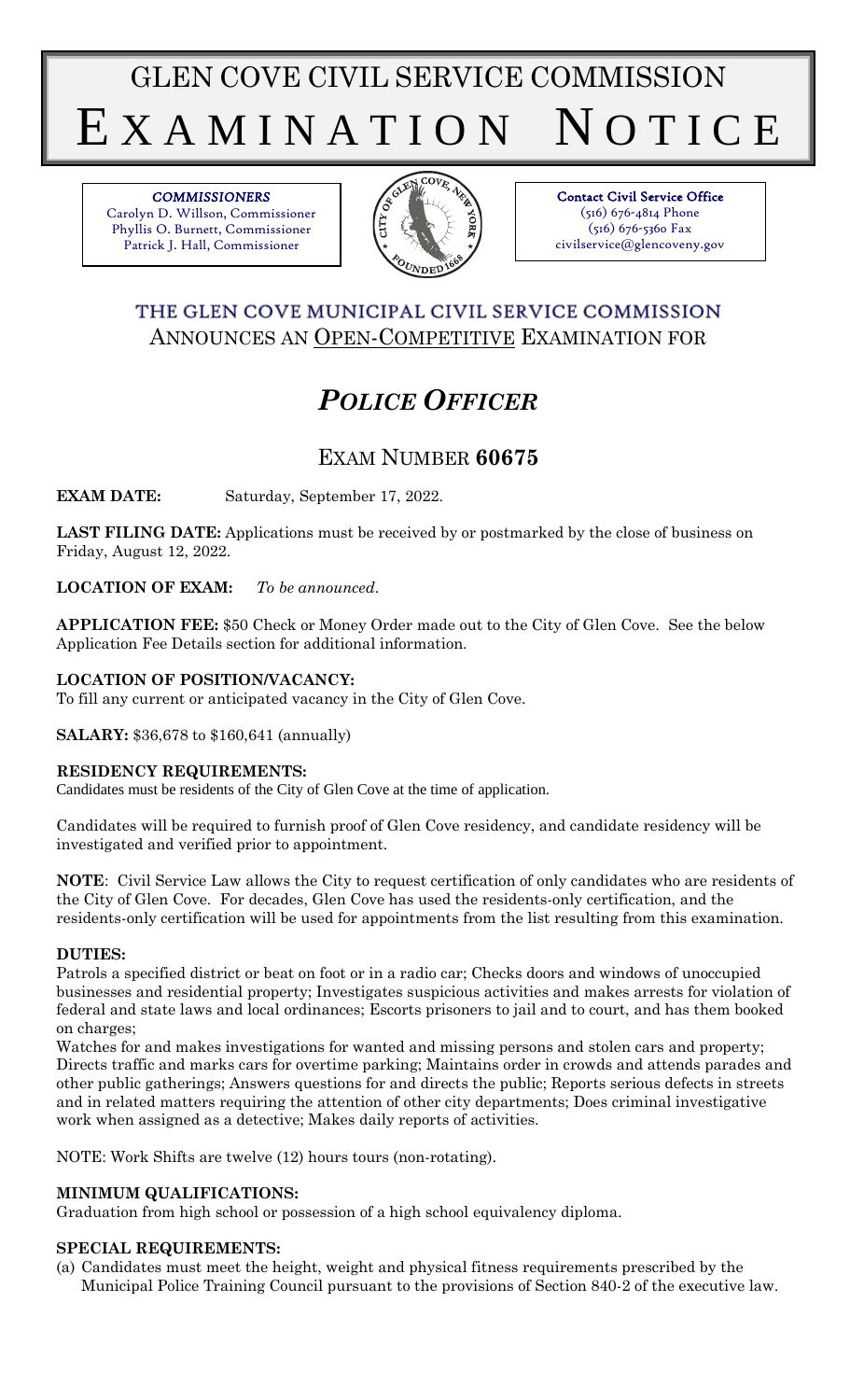Candidates must be at least nineteen (19) years of age as of the date of the written examination. Candidate cannot be older than thirty-five (35) years of age as of the date of the written examination. Candidates shall not be considered for appointment until the reach their twentieth (20th) birthday.

- (b) Pursuant to Section 58.2 of Civil Service Law, the City requires applicants to possess 120 college credits prior to appointment whereby up to two years of the college requirement (up to 60 credits) could be satisfied by an equivalent amount of service in the U. S. military with an honorable discharge.
- (c) Conviction of a felony will bar and conviction of a misdemeanor may bar a candidate from appointment.
- (d) Candidates must possess a valid New York State Driver's License (with no restrictions) at the time of appointment.
- (e) U.S. Citizenship is required at the time of appointment. It is not necessary for admission to the examination.

**STUDY GUIDES: IMPORTANT!!!** A Guide for the Written Test for the Entry-Level Law Enforcement Officer Series (for all municipalities except White Plains) is available at the New York State website: **<https://www.cs.ny.gov/testing/testguides.cfm> .**

**SUBJECT OF EXAMINATION:** There will be a written test that you must pass in order to be considered for appointment. The written test will be for knowledge, skills and/or abilities in such areas as:

#### *Situational Judgment*

These questions test for the ability to identify appropriate and effective responses to work-related challenges. You will be presented with scenarios that reflect the types of challenges one could encounter in a work environment. Each scenario will be followed by several responses to the scenario. You must rate the effectiveness of each response.

#### *Language Fluency*

These questions test for the ability to read, understand, and present a clear and accurate summary of information. For some questions, you will be given a brief reading passage followed by four statements, each summarizing the information. You must then choose the best version. For other questions, you will be given several sentences, one of which contains a spelling, grammatical, or punctuation error. You must then select the line that contains the error.

#### *Information Ordering and Language Sequencing*

These questions test for the ability to properly identify the sequence or order of events, or to organize information to fit a timeline. You will be given a brief reading passage followed by one or more questions. You must identify the proper sequence of events in order to answer one or more questions.

#### *Problem Sensitivity and Reasoning*

These questions test for the ability to apply information and to identify a problem or potential problem. For some questions, you will be given information in the form of policies, rules, regulations, or laws, which will be followed by a situation. You must then identify the problem and apply the information to select the best course of action to take. For other questions, you will be given a scenario and mock witness statements. You must use this information to answer one or more questions about the scenario.

#### *Selective Attention*

These questions test for the ability to focus on completing a task and to pay attention to important details while performing repetitive and monotonous tasks. You will be presented with a series of letters, symbols, and/or numbers. You must select the choice that contains the series of letters, symbols, and/or number that matches exactly.

#### *Visualization*

These questions test for the ability to imagine how something will look when it is moved around or when its parts are changed, moved, or rearranged. You will be presented with an image of a face followed by four images of faces. Each face is disguised or altered in some way. Three of the images have a difference in facial structure or facial features. You must select the choice that contains the image with the identical facial structure and facial features.

#### *Spatial Orientation*

These questions test for the ability to understand how to navigate within spaces or how to get from one point to another. You will be provided with a map followed by one or more questions. You must imagine yourself at a certain location and orient yourself to the direction in which you would move to get to another location by the shortest (least distance) route.

#### **The use of calculators is PROHIBITED.**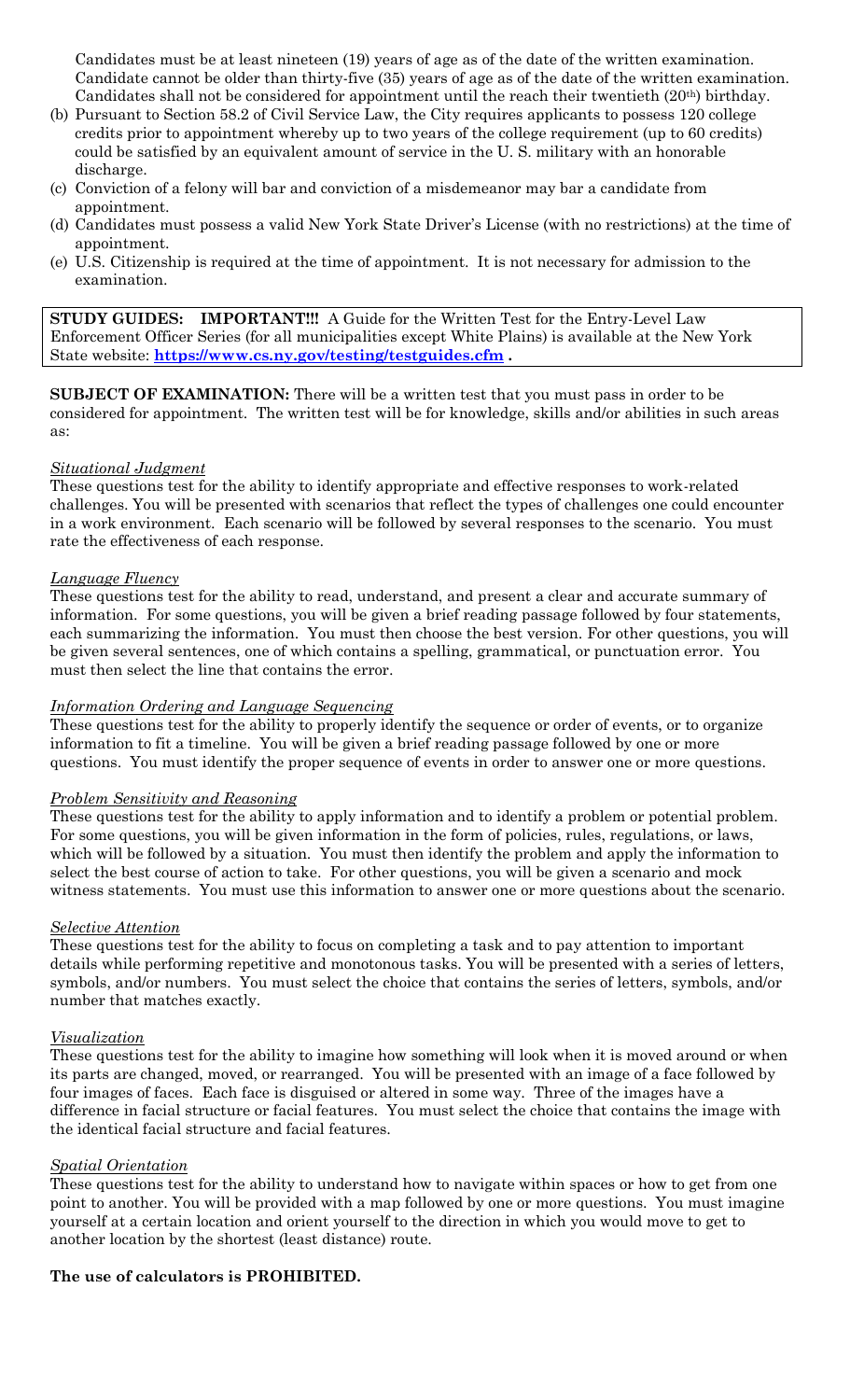## **MULTIPLE EXAMINATIONS SCHEDULED FOR THE SAME DAY:**

If you have applied for any other civil service examinations to be given on the same test date for employment with New York State or any other local government jurisdiction excluding New York City, you must make arrangements to take all the examinations at one test site.

If you have applied for both State and local government examinations, you must notify Glen Cove Civil Service of your intent to take both a State and a local government examination. When taking both a State and a local government examination you will be required to take all your examinations at a State examination center. You will be advised by letter when and where to report for your examinations. You must bring both the State and the local government admission card to the State test center.

If you have applied for another local government examination with another local civil service agency, call or write to each civil service agency to make arrangements. You must make your request for these arrangements no later than two weeks before the date of the examinations. You must notify all local government civil service agencies with whom you have filed an application of the test site at which you wish to take your examination.

#### **RELIGIOUS ACCOMMODATION/DISABLED CANDIDATES/MILITARY MEMBERS:**

Applicants whose religious observances, religious practices or military service prevent their taking examinations on the scheduled date and disabled candidates who require special accommodations to take the test should indicate the need for special arrangements by checking the "Special Arrangement" box on the front of the applications. The New York State Department of Civil Service Commission will approve any reasonable request for accommodations by disabled candidates. Candidates who are called to military service after filing an application should send a request for an alternate test date to the City of Glen Cove Municipal Civil Service Commission as soon as possible before the test date.

### **MILITARY SERVICE MEMBERS:**

If you apply for an examination during the filing period but are on active military duty on the date the examination is scheduled, you may request a military makeup examination. You must contact The City of Glen Cove Municipal Civil Service Commission for more information. If you are on active duty or discharged after the filing period has begun, you may apply for the examination up to ten days before the date of the test.

**This examination will be prepared and rated in accordance with Section 23(2) of the Civil Service Law. The provisions of New York State Civil Service Law and the City of Glen Cove Civil Service Rules and Regulations dealing with the preparation and rating of examinations will apply to this examination.**

#### **VETERAN'S CREDIT:**

Veterans or disabled veterans who are eligible for additional credit must submit an application for Veteran's credit with their application for examination or at any time between the date of the application for examination and the date of the establishment of the resulting eligible list. Applications for Veteran's credits are available from this office. Effective January 1, 1998, the State Constitution was amended to permit a candidate currently in the armed forces to apply for and be conditionally granted Veteran's Credits in examinations. Any candidate who applies for such credit must provide proof of military status to receive additional credit. No credit may be granted after the establishment of the list. It is the responsibility of the candidate to provide appropriate documentary proof indicating that the service was in time of war as defined in Section 85 of the Civil Service Law and that the candidate either received an honorable discharge or was released under honorable conditions in order to be certified at a score including the Veteran's credit.

## **CHILDREN OF FIREFIGHTERS AND POLICE OFFICERS KILLED IN THE LINE OF DUTY:**

In conformance with section 85-a of the Civil Service Law, children of firefighters and police officers killed in the line of duty shall be entitled to receive an additional ten points in a competitive examination for original appointment in the same municipality in which his or her parent has served. If you are qualified to participate in this examination and are a child of a firefighter or police officer killed in the line of duty in this municipality, please inform this office of this matter when you submit your application for examination. A candidate claiming such credit has a minimum of two months from the application deadline to provide the necessary documentation to verify additional credit eligibility. However, no credit may be added after the eligible list has been established.

#### **BACKGROUND INVESTIGATION:**

Applicants may be required to undergo a State and national criminal history background investigation, which will include a fingerprint check, to determine suitability for appointment. Failure to meet the standards for the background investigation may result in disqualification.